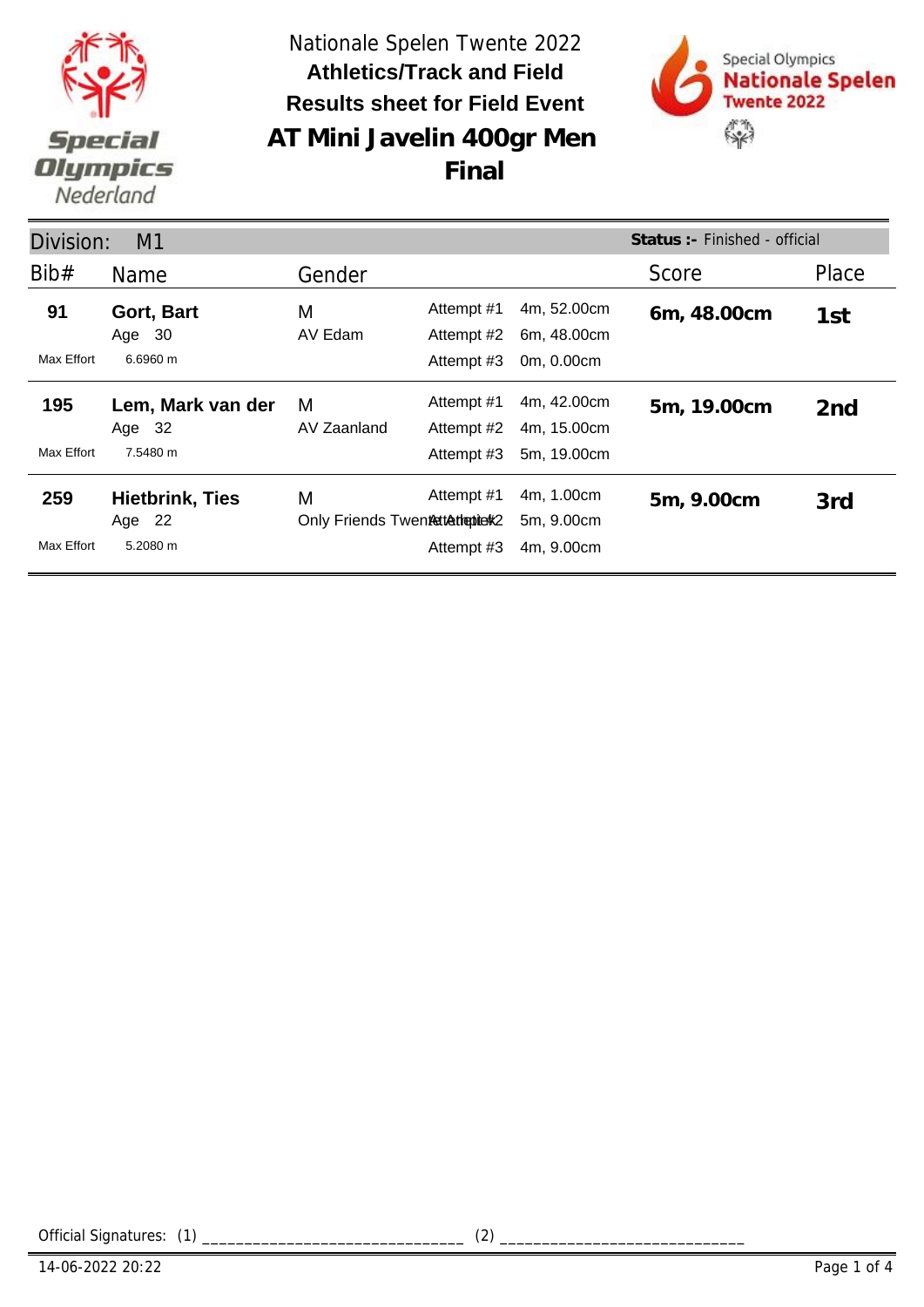

**AT Mini Javelin 400gr Men**  Nationale Spelen Twente 2022 **Results sheet for Field Event Athletics/Track and Field**



**Final**

| Status: - Finished - official<br>Division:<br>M <sub>2</sub> |                                           |                      |                                        |                                           |             |                 |
|--------------------------------------------------------------|-------------------------------------------|----------------------|----------------------------------------|-------------------------------------------|-------------|-----------------|
| Bib#                                                         | Name                                      | Gender               |                                        |                                           | Score       | Place           |
| 194<br>Max Effort                                            | Keizer, Bas<br>Age 34<br>9.6480 m         | M<br>AV Zaanland     | Attempt #1<br>Attempt #2<br>Attempt #3 | 7m, 5.00cm<br>7m, 33.00cm<br>7m, 67.00cm  | 7m, 67.00cm | 1st             |
| 199<br>Max Effort                                            | <b>Kuiper, Rens</b><br>Age 34<br>9.7200 m | M<br>AV Zuidwal      | Attempt #1<br>Attempt #2<br>Attempt #3 | 7m, 21.00cm<br>7m, 44.00cm<br>6m, 82.00cm | 7m, 44.00cm | 2 <sub>nd</sub> |
| 158<br>Max Effort                                            | Dierckx, Dyon<br>- 23<br>Age<br>8.6520 m  | M<br>AV Scheldesport | Attempt #1<br>Attempt #2<br>Attempt #3 | 6m, 30.00cm<br>5m, 80.00cm<br>6m, 94.00cm | 6m, 94.00cm | 3rd             |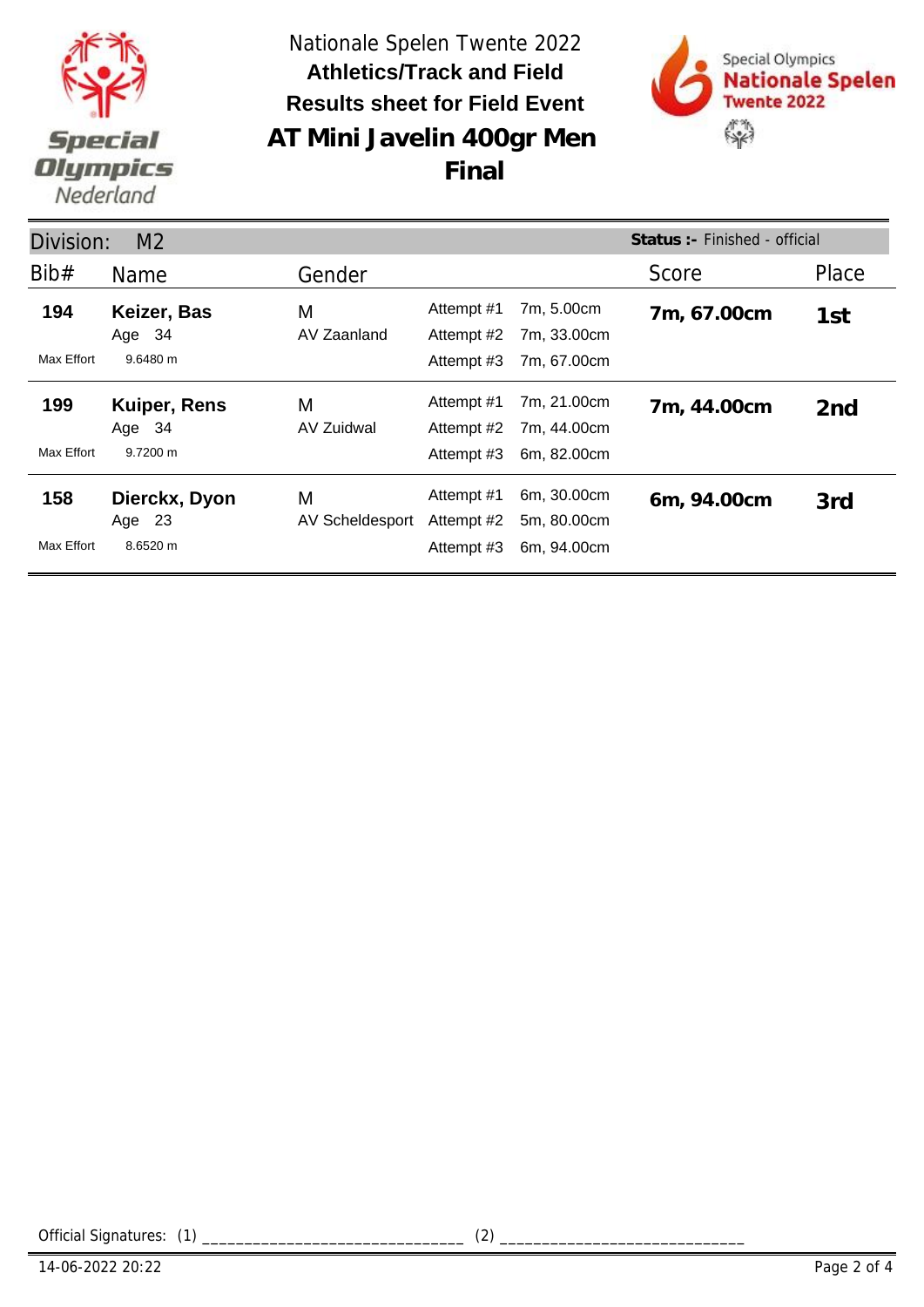

**AT Mini Javelin 400gr Men**  Nationale Spelen Twente 2022 **Results sheet for Field Event Athletics/Track and Field**

**Final**



Division: M3 Name Gender Gender Score Place **Status :-** Finished - official Bib# Gender **Zanten, Frank van 97 14m, 30.00cm** AV Edam Max Effort 12.2040 m Attempt #1 8m, 70.00cm 14m, 30.00cm DQ-ME<br>Attempt #2 14m, 30.00cm 14m, 30.00cm Attempt #3 10m, 73.00cm M Age 30 **Vissers, Jaimy** AV Scheldesport **167 Vissers, Jaimy** M Attempt #1 12m, 89.00cm 12m, 89.00cm DQ-ME Max Effort 12.3120 m Attempt #2 10m, 89.00cm Attempt #3 11m, 70.00cm M Age 17 **166 Timmner, Xander** M Attempt #1 8m, 98.00cm 8m, 98.00cm AV Scheldesport Max Effort 11.7360 m Attempt #1 8m, 98.00cm 8m, 98.00cm 1st<br>Attempt #2 7m, 10.00cm 7m, 10.00cm Attempt #3 8m, 75.00cm M Age 23

Official Signatures: (1) \_\_\_\_\_\_\_\_\_\_\_\_\_\_\_\_\_\_\_\_\_\_\_\_\_\_\_\_\_\_\_ (2) \_\_\_\_\_\_\_\_\_\_\_\_\_\_\_\_\_\_\_\_\_\_\_\_\_\_\_\_\_